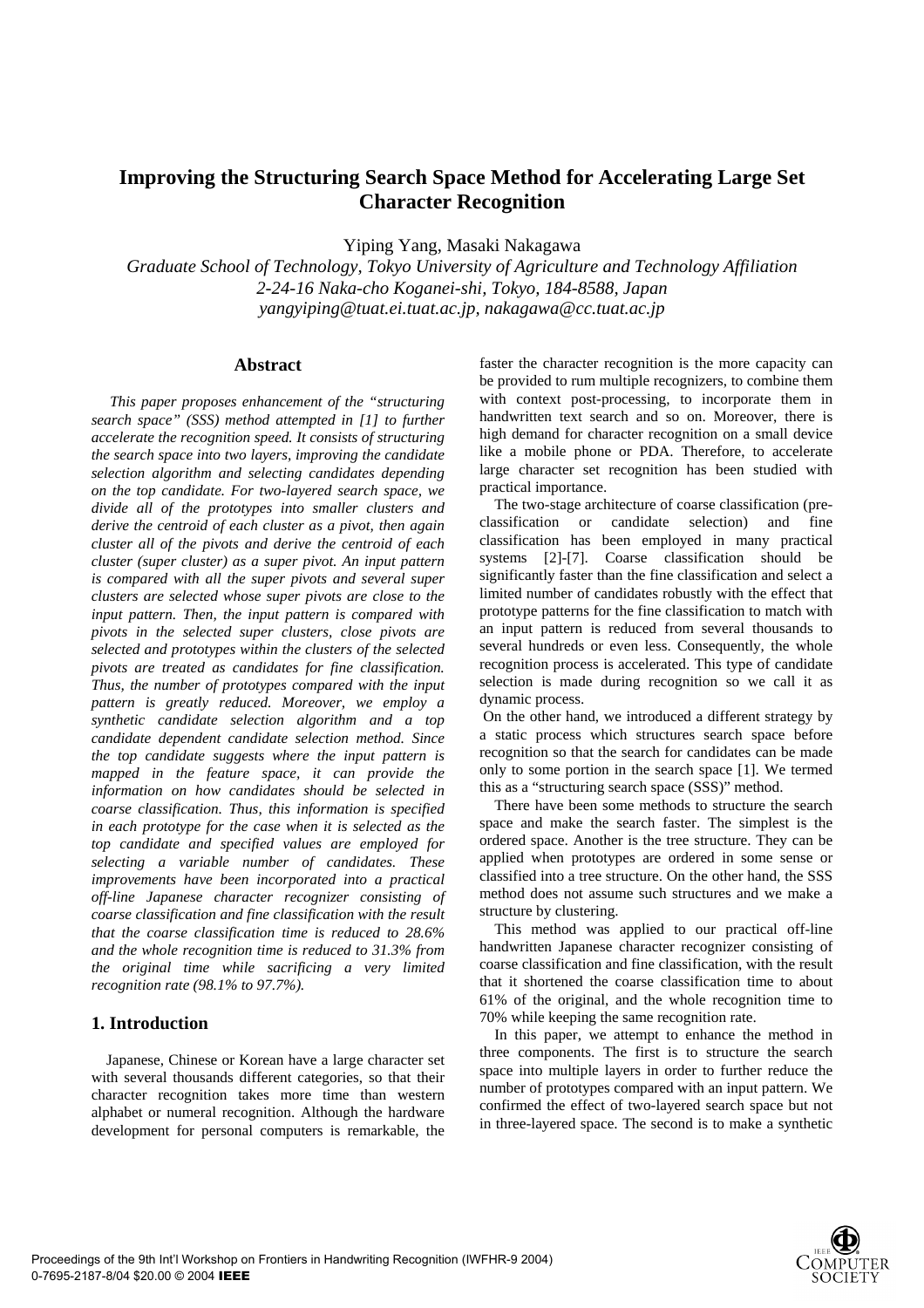candidate selection algorithm based on the two algorithms employed in the initial SSS study. The third is to select candidates depending on the top candidate since the top candidate provides the information on where the input pattern is mapped in the feature space.

Section 2 of this paper describes the off-line recognizer based on which the proposed method is evaluated. Section 3 presents the basic design of enhancement and Section 4 presents the detailed design and implementation. Section 5 describes preparation for evaluation and Section 6 presents experiments and considerations. Section 7 concludes the paper.

## **2. Off-line Character Recognizer**

The off-line character recognizer used for this research represents each character as a 256-dimensional feature vector. It scales every input pattern to a 64x64 grid by non-linear normalization [8]. Then, it decomposes the normalized image into 4 contour sub-patterns representing directional feature of the 4 main orientations. Finally, it extracts a 64-dimensional feature vector for each contour pattern from the convolution with a blurring mask (Gaussian filter).

The coarse classification step precedes the actual fine classification. The original form of the coarse classification selects 40 candidates with the shortest Euclidian distances between the categories' mean vectors and an input pattern.

The fine classification employs a modified quadratic discriminant function (MQDF2) [9]. It was trained by training set composed of three databases, namely Nakayosi database [10, 11] (with 1,695,689 patterns of 4,438 categories), ETL9b database (607,200 patterns of 3,036 categories), and HP-JEITA database (1,917,480 patterns of 3,214 categories). All together these databases consist of 4,443 different categories, including digits, western characters, symbols, katakana, hiragana and Japanese Kanji characters.

While off-line databases ETL9b and HP-JEITA can be immediately used for training the off-line recognizer, the on-line database Nakayosi must be transformed to off-line format (bitmap images) first. We have employed a unique method for generating realistic Kanji character images from on-line patterns [12]. This method combines on-line patterns with a calligraphic stroke shape library, which contains genuine off-line patterns written with different writing tools. Since the artificially generated off-line images are combinations of on-line and actual off-line patterns, they look very natural and realistic.

# **3. Basic Design**

In this section, we present the basic design for enhancement, which is composed of three components.

#### **3.1 Two-layered search space**

In the initial SSS method, we divided all the prototypes into smaller clusters and derived the centroid of each cluster as a pivot. Then, an input pattern was compared with all the pivots and only a limited number of clusters whose pivots had higher similarities (or smaller distance) to the input pattern were searched for. This time, we introduce two layers in the search space. A structuring method of the lower layer's search space is the same as the initial SSS method: it takes the entire prototypes and divide them into a group of small clusters and regards the centroid of each cluster as a pivot. For the upper layer's search space, we cluster all of the pivots and derive the centroid of each cluster as a super pivot. Thus, the twolayered search space is structured.

Given an input pattern, it is compared with all the super pivots in the upper layer of the search space and several super clusters are selected whose super pivots are close to the input pattern.

Then, the input pattern is compared with pivots in the selected super clusters, close pivots are selected and prototypes within the clusters of the selected pivots are treated as candidates for fine classification. Thus, the number of prototypes compared with the input pattern is further reduced. This is based on the assumption that the search space is a distance space.

Fig. 1 is a conceptual figure of the feature space drawn in two-dimensional space (although typical feature space for large character set recognition takes 256 or 512 dimensions). Note that each cluster is made up of different character categories rather than multiple prototypes of a single category.



**Fig. 1 Conceptual figure of two-layered search space. 3.2 Synthetic algorithm for candidate selection** 

 In the initial SSS method, we tested two algorithms to select candidate clusters:

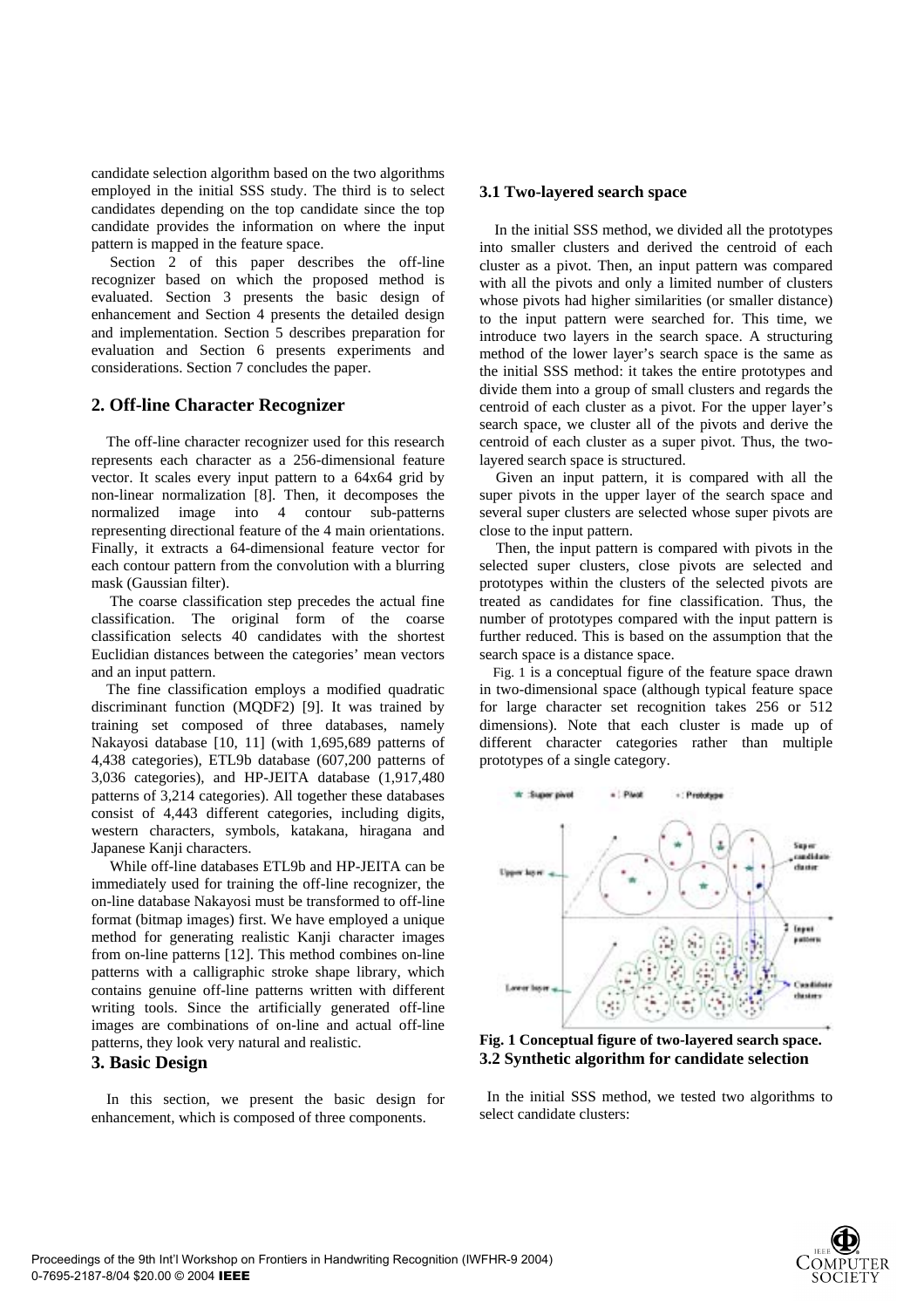(1) We set a constant for the number of candidate clusters, and select *l* clusters whose centroids have the shortest Euclidian distance up to the *l-th* shortest Euclidian distances to the input pattern (Algorithm-I).

(2) We find the nearest centroid with the distance *dmin*, and then we set a multiplying coefficient  $m (m>1)$  so that all clusters within the distance  $m^*d_{min}$  become candidate clusters (Algorithm-II).

Although the two algorithms produced almost the same results, detailed examination revealed different characteristics between them.

When the Algorithm-I is employed, the final prototype candidates in the candidate clusters can be limited to a relative small and stable range, but this algorithm must spend much time to sort all the candidates (they can be pivots in the upper layer or prototypes in the lower layer) by their scores obtained through comparing them with an input pattern. On the other hand, Algorithm-II need not to sort the candidates, but the number of candidates has a wide variable range, for example, from several tens for some input patterns to nearly 2,000 for other input patterns.

Here, we propose a synthetic algorithm to utilize the advantages of both the algorithms. At first, we adopt Algorithm-II to utilize high speed and reduce the number of candidates and then adopt Algorithm-I to further reduce their number to a relative small and stably range. Of course, for some categories of input patterns, if the output of Algorithm-II is less than 40, the number of candidates for the fine classification, Algorithm-I is skipped.

#### **3.3 Candidate selection specified by the top candidate**

Simple methods for candidate selection select a fixed number of candidates by a coarse classification. Better methods select a variable number of candidates using confidence ratio, accumulated confidence or whatever. We extend the latter by selecting a variable number of candidates depending on the top candidate selected.

The top candidate suggests where in the feature space an input pattern is mapped so that it can specify how dense the feature space is around it and how much candidates should be selected for fine classification. The number of candidates and the multiplying coefficient for candidate selection (hereafter, we call them parameters for candidate selection) in the case that it is selected as the top candidate can be specified in each prototype and they can be robustly obtained from a large amount of learning samples.

This strategy can be applied to both the upper layer and lower layer of search space in our method and even to any candidate selection methods.

**4. Detail Design and Implementation** 

In this section, we present the detailed design and implementation.

#### **4.1 Forming two-layered search space**

There remains still several problems here, which are similar to the initial SSS: the number of clusters in each layer, the algorithm for clustering and so on. They can influence the efficiency and accuracy. The experiments and results of the initial SSS can guide us to determine some of them, but some still need experiments to solve.

#### **4.1.1 Optimal number of clusters**

The structure of the lower layer of search space is the same as the SSS method, so that the optimal number of clusters can be obtained from about 200 to 500. Since a relatively large number of pivots is more beneficial for the upper layer of search space, we just choose 500 as the number of clusters for structuring the lower layer.

For the upper layer, as was in the initial SSS, we have to make experiments to decide it.

#### **4.1.2 Details of clustering**

We employ the LBG algorithm [13] for clustering. It is one of the simplest and effective methods, and its effect has been proved in SSS.

Although the result of the LBG clustering depends on the initial selection of centroids, our previous study has revealed little difference among three methods of selecting the initial centroids. Thus, in this study, we simply partition a sequence of prototypes in the order of their character codes into the equal size of clusters and select the centroid of each cluster as the initial centroid.

#### **4.1.3 Management of clusters**

After all the prototypes are divided into clusters and all pivots are divided into super clusters, we manage them so as to speed up the search.

For the lower layer, we adopt the same method as SSS. We store in a file the total number of clusters, the number of prototypes and the centroid in each cluster, indexes to all the prototypes in each cluster and the dimension of feature vectors.

For the upper layer, we also adopt almost the same method, i.e., we store the total number of super clusters, the number of pivots in each super cluster, its super pivot as its centroid, the code of the super pivot, indexes to all the pivots in each super cluster. When the search process is carried out, all the pre-calculated information is loaded from the file.

### **4.2 Parameters for synthetic algorithm**

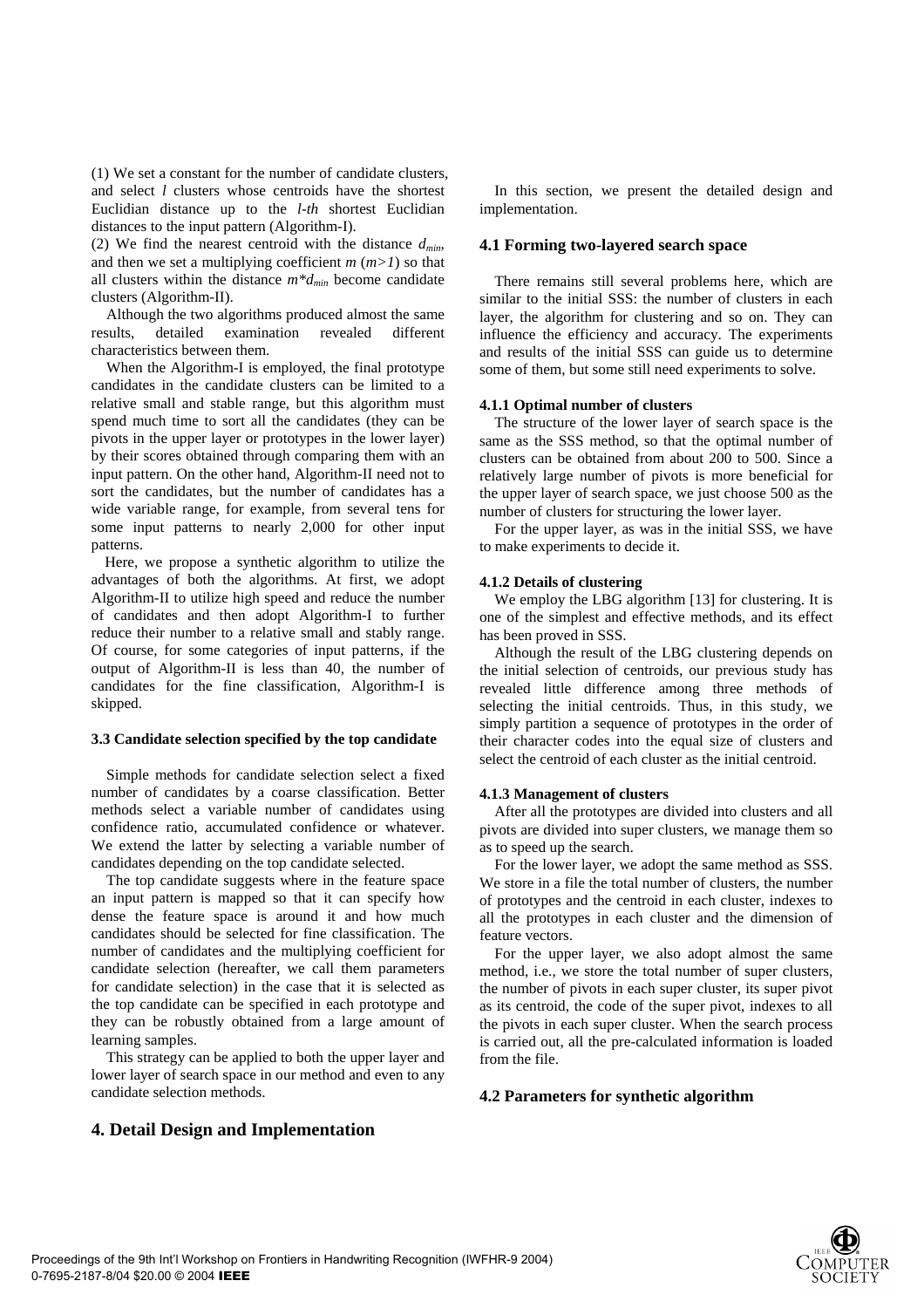The synthetic algorithm is easy to realize and is expected to have high effect. We only have to determine the multiplying coefficient *m* for Algorithm-II and the constant *l* for the number of candidates for Algorithm-I. In order to determine these parameters, however, we need to make experiments, which will be described in Section 6.

#### **4.3 Top candidate dependent candidate selection**

This strategy can be applied to both the upper layer and lower layer of search space. Each pivot or super pivot specifies the parameters for candidate selection in the case that it is selected as the top candidate. We adopt training to fill them using a large amount of learning patterns.

The strategy of this training is similar to that for a character recognizer to extract features from learning patterns. It consists of the following three steps:

The first step is to make an experiment with the original constant number of candidates to know the recognizer's original recognition rate for the learning patterns. Then, learning patterns that cannot be recognized correctly are removed from the learning set, and the new learning set with 100% recognition rate is formed, it will be used for later steps of training.

The second step is to set the parameters to the smallest values, i.e., *l* as 1 and *m* as 1.0 for each pivot/super pivot.

The third step is to recognize every learning pattern and select the closest pivot/super pivot, and select candidates according to the parameters set for this pivot/super pivot. If the correct answer is not included in the candidates while it is in the original constant number of candidates in the first step, we increase the parameters by a reasonable amount of interval until the correct answer is included.

After this step, parameters are set between the smallest values to the largest values in the first step.

#### **5. Preparation for experiments**

This section describes the environment and preparation for experiments.

### **5.1 Testing set and environment**

We have created a testing set from the Nakayosi database, which is an established benchmark for Japanese handwritten characters. The set has 4,443 testing patterns with one randomly selected from each category.

We made experiments on a PC with an Intel Pentium4 CPU of 2.4GHz and 512M RAM employing Microsoft Windows 2000 professional.

#### **5.2 Original state of the recognizer**

Before SSS and three components to enhance it were not introduced, the coarse classification of the original character recognizer produced 40 candidates with the coarse classification rate (the rate that the correct answer is within the candidates) as 99.6% in 17.3 milliseconds. And the whole recognition produced 98.3% recognition rate in 27 milliseconds.

## **6. Experiments**

Since we have presented three components to enhance SSS, we separate the experiments into three parts in order to clarify the degree of contribution by each component.

### **6.1 Two-layered search space.**

For the lower layer's search space, we simply adopted the best scheme presented in SSS. Here, the main problem is at the upper layer. We need to solve the several key problems like the number of super pivots (super clusters), the number of candidate super clusters in the upper layer.

Table 2 shows the number of super clusters, the number of super candidate clusters and under each condition the corresponding coarse classification time and whole recognition time.

Fig.1 shows coarse classification time and whole recognition time with respect to the range of 25 to 300 super clusters. In the whole range, the coarse classification time and whole recognition time are almost stable and reduced up to about 9.5 and 15.5 millisecond, i.e., 54.5% from the original 17.3 millisecond and 59.4% from the original 27 milliseconds, respectively.

Here, the effective number of super clusters has a relatively wide range; the change of recognition time with the increase or decrease in the number of super clusters is not obviously as SSS. We think there are two reasons. One is when the number of super clusters is increased, the number of candidate super clusters also is increased but the its ratio to the total number of clusters can be decreased so that candidate clusters (pivots) for the lower layer is decreased. Thus, the time for selecting candidate super clusters become relative long, but the time can be saved to select candidate clusters (pivots) in the lower layer. When the number of super clusters is decreased, the situation is vice versa. The other reason is that the acceleration effect of the upper layer is not so strong as SSS (or the lower layer), and the whole recognition time is not decreased as the number of super clusters is changed. For this reason, we do not consider another layer of search space to add.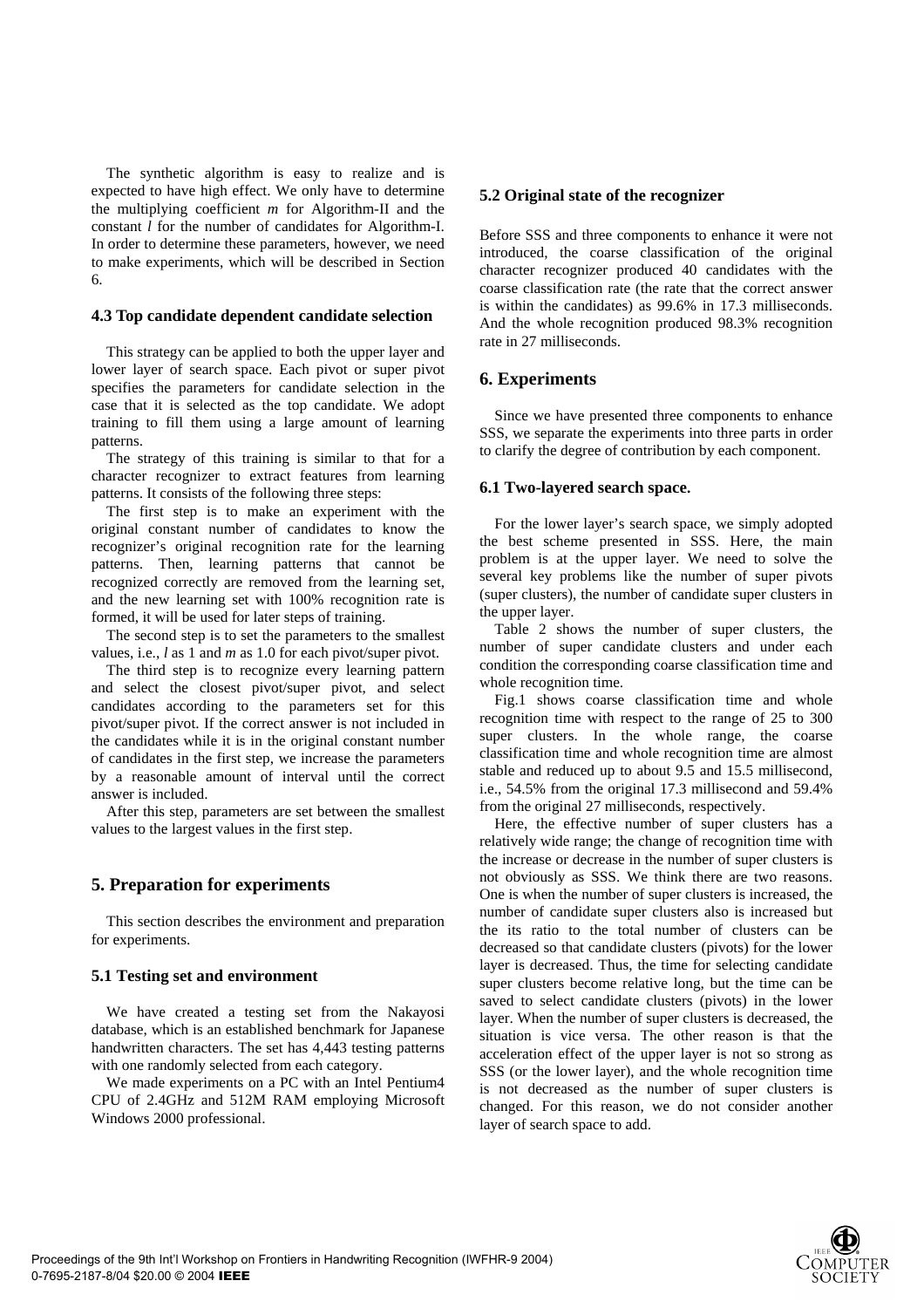| Table 1. Performance when coarse classification rate |  |
|------------------------------------------------------|--|
| is around 99.8% and whole recognition rate is 98.2%. |  |

| No. of super<br>clusters                                                                             | 25 | 35 | 40 | 50                                                     | 70 | 85 |    |    | 100 150 200 250 300 |         |     |
|------------------------------------------------------------------------------------------------------|----|----|----|--------------------------------------------------------|----|----|----|----|---------------------|---------|-----|
| coarse<br>classification   9.7   9.5   9.6   9.5   9.4   9.4   9.5   9.5   9.7   9.8<br>time (msec.) |    |    |    |                                                        |    |    |    |    |                     |         | 10  |
| whole<br>recognition<br>time<br>(msec.)                                                              |    |    |    | 15.6 15.6 15.5 15.6 15.5 15.3 15.3 15.6 15.4 15.6 16.3 |    |    |    |    |                     |         |     |
| No. of<br>candidate<br>super clusters                                                                | 20 | 26 | 29 | 35                                                     | 41 | 50 | 61 | 92 |                     | 115 130 | 150 |



**Fig. 2. Coarse classification and whole recognition time with respect to the number of super clusters.**

# **6.2 Synthetic algorithm**

We applied the synthetic algorithm to the two-layered search space and the original coarse classification. We sought out the minimum values for the number of candidates *l* and the multiplying coefficient *m* with the result that they were 30 and 1.7 for the upper layer of search space, 105 and 1.8 for the lower layer and the original template candidate number 40 and 1.8, respectively for the coarse classification without losing recognition rate. The recognizer with this synthetic algorithm incorporated and these key values assigned reduced the coarse classification time to 46.9% and the whole recognition time to 41.7% form the original processing time.

#### **6.3 Top candidate dependent candidate selection**

This method can be applied to the upper layer and lower layer in the two-layered search space and the original coarse classification.

We employed the first 100 (0-99) person's character patterns in Nakayosi database to derive the parameters for candidate selection, which are *l* and *m* for each layer. The average *m* and *l* in the upper layer were reduced from 30 and 1.7 to 21 and 1.34 while those in the lower layer were reduced from 100 and 1.8 to 28 and 1.31, respectively.

The final result derived through testing the other 50 (100-149) person's character patterns in Nakayosi database shows that the coarse classification time is reduced to 34.8% and the whole recognition time is reduced to 40.1% from the original processing time while sacrificing a very limited recognition rate (98.1% to 97.7%).

We have not attempted this method to the original candidate selection yet since the original coarse classification must consider 4,443 different prototypes and we must apply a huge amount of learning patterns to train the parameters for candidate selection.

### **6.4 Three components altogether**

Finally we assembled all the components into a single system and obtained the result that the coarse classification was reduced to 28.6% and the whole recognition time is reduced to 31.3% from the original time while sacrificing a very limited recognition rate (98.1% to 97.7%).

#### **6.5 Analysis on experiments**

There are two results that must be considered. One is that the total effect of the three improvements does not reach to the simple sum of each effect. The other is that the three components contribute to the acceleration of the coarse classification and even more to that of the whole recognition although we did not change any part for the fine recognition.

We think the reason of the first result is that all of the three components try to reduce the number of candidates and the effect of each component overlaps to one another. The second result is due to the decreased number of candidates passed to the fine classification.

#### **7. Main text**

This paper presented three components for enhancing "structuring search space" method to further accelerate large character set recognition. They are structuring two – layered search space, applying a synthetic candidate selection algorithm and employing top candidate dependent candidate selection. The latter two were applied to the two-layered search space. Each of the three components accelerated our off-line character recognizer further. When these three components were incorporated